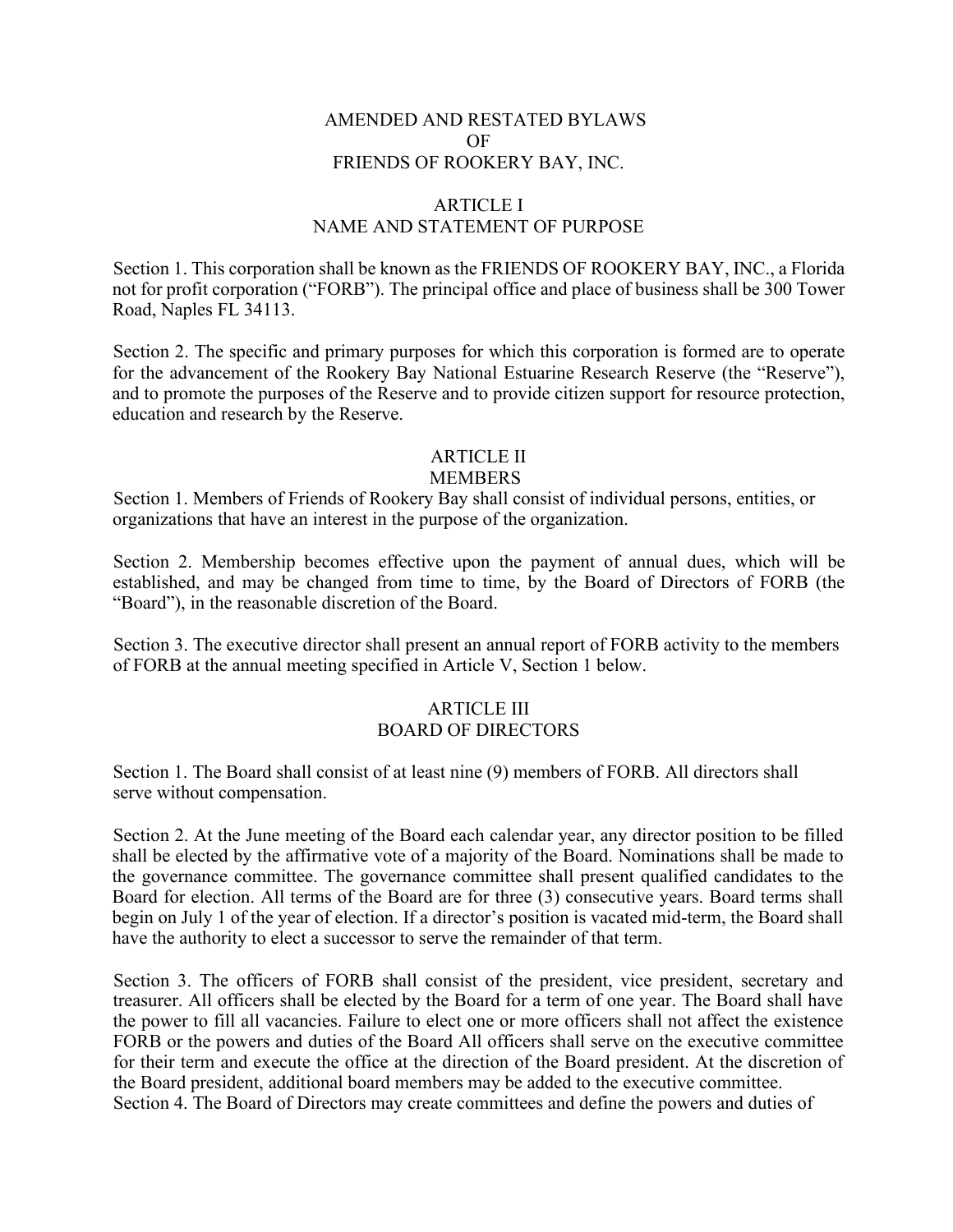said committees.

Section 5. Board members, official or ex-officio, shall not include employees of the Reserve, FORB, or the Office of Resilience and Coastal Protection.

Section 6. Each member of the Board must sign an annual conflict of interest statement no later than July 31 of each year, and follow the CSO Code of Conduct, as may be amended from time to time.

Section 7. Board members must sign an Office of Resilience and Coastal Protection volunteer agreement once a year.

# ARTICLE IV EXECUTIVE DIRECTOR

Section 1. There shall be an executive director of FORB.

Section 2. The executive director shall be the management leader of FORB and is responsible for overseeing the administration, programs and strategic plan of FORB. The executive director shall be responsible for the day-to-day management of FORB and its staff. Other key duties include fiscal management, fundraising, marketing, and community outreach. The executive director shall implement policies of the Board and shall perform such other duties as may be assigned by the Board. The executive director shall be an ex-officio member of all committees including the executive committee. The executive director reports directly to the Board which has final authority on all matters except as expressly set forth herein.

### ARTICLE V MEETING AND QUORUMS

Section 1. An annual meeting of the organization shall be held at a time and place to be set each year by the Board provided, however, that not more than 13 months shall elapse between annual meetings.

Section 2. Other meetings of the members shall be held from time to time and for whatever purpose deemed appropriate on the call of the Board provided written or electronic notice of the annual or other meetings shall be given each member at least five days prior to the date of the meeting.

Section 3. At all meetings of the Board a simple majority shall constitute a quorum. At committee meetings, a simple majority shall constitute a quorum.

Section 4. In all matters not covered by the provisions of these bylaws, *Robert's Rules of Order* shall govern.